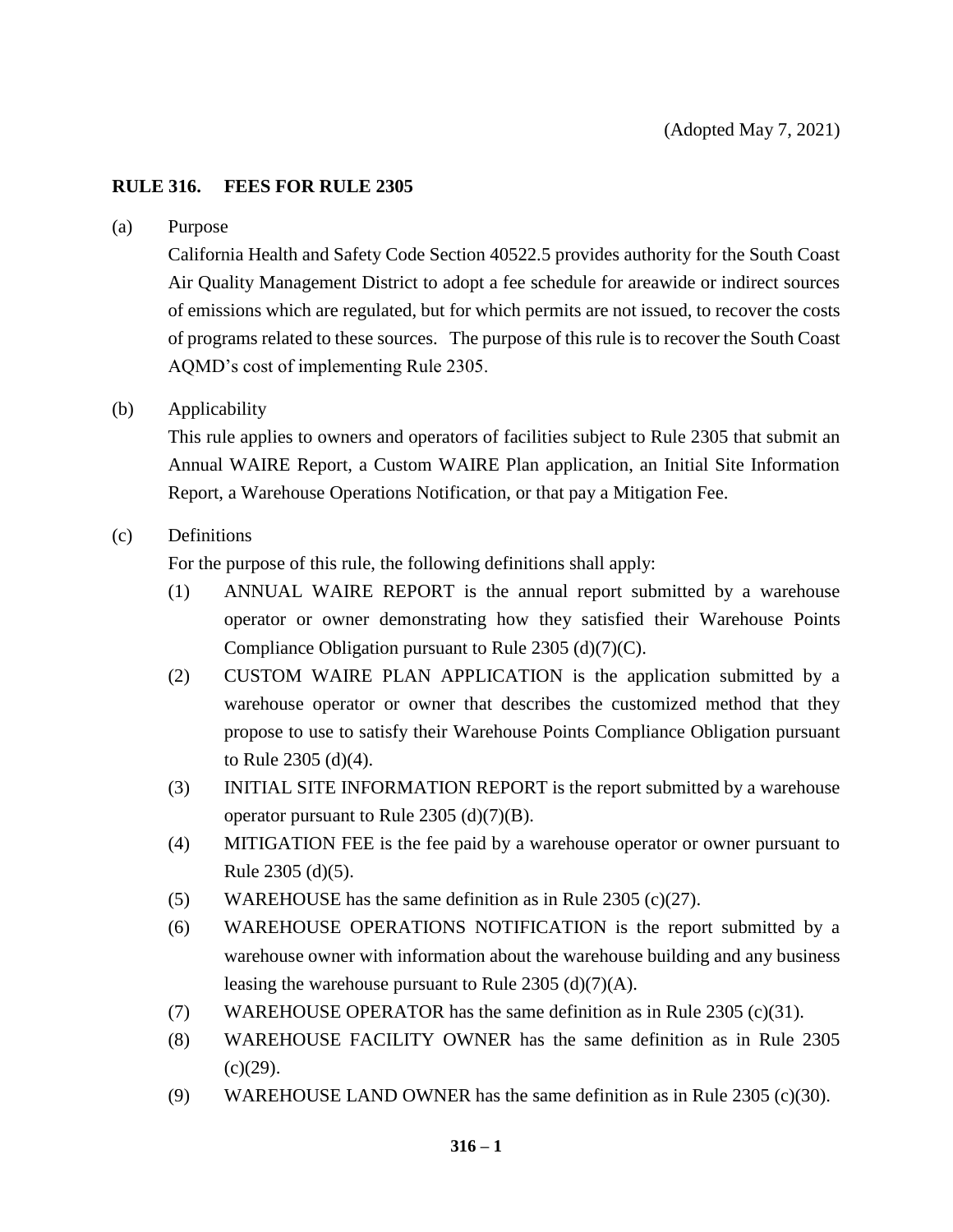(10) WAREHOUSING ACTIVITIES has the same definition as in Rule 2305 (c)(33).

## (d) Annual WAIRE Fees

Warehouse operators and owners who submit reports or notifications required by Rule 2305 shall pay fees according to Table 1. These fees are due at the time that the applicable report or notification must be submitted pursuant to Rule 2305.

| Table 1                                  |          |
|------------------------------------------|----------|
| <b>Report or Notification</b>            | Fee      |
| <b>Annual WAIRE Report</b>               | \$392.50 |
| Initial Site Information Report          | \$140.68 |
| <b>Warehouse Operations Notification</b> | \$29.51  |

# (e) Custom WAIRE Plan Application Evaluation Fee

- (1) Warehouse owners who submit a Rule 2305 Custom WAIRE Plan Application shall be charged fees on a time and materials basis. The amount charged shall be an amount equal to the total actual and reasonable time incurred by South Coast AQMD staff for evaluation of the application, assessed at the hourly staff rate or prorated portion of \$161.25 per hour. The initial fee shall be \$806.25 for each plan, and shall be paid when the Custom WAIRE Plan application is submitted.
- (2) The adjustment to plan application evaluation fees will be determined at the time a plan is approved or rejected and may include additional fees based upon actual review and work time billed. Notification of the amount due or refund will be provided to the applicant, and any additional fees due to the adjustment to plan evaluation fees will be billed following project completion.

# (f) Mitigation Program Administrative Fee

Warehouse owners or operators who pay a mitigation fee pursuant to Rule 2305 (d)(5) shall pay an additional fee to cover the reasonable costs incurred by South Coast AQMD staff and/or its consultants to administer the Mitigation Program. This administrative fee shall be equal to 6.25 percent of the mitigation fee paid by the warehouse owner or operator, and shall be paid when the mitigation fee is paid.